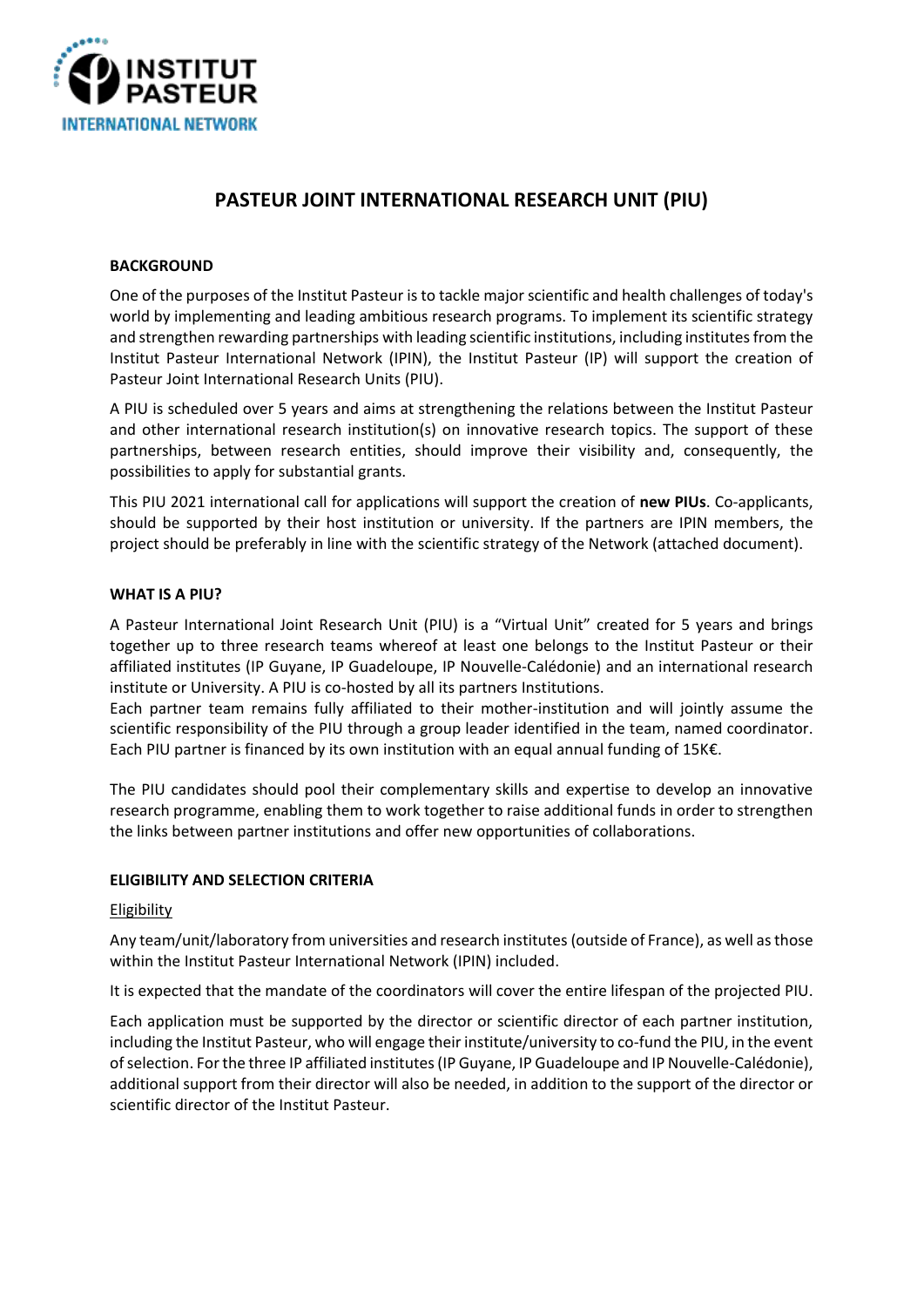

#### **Eligible costs:**

The PIU budget can be used to cover mobilities between the partners, scientific communications, consumables, technical services and small equipment (max. 2000 €). Management costs are not eligible

# Selection criteria

The applications will be evaluated on the following criteria:

- Quality and scientific impact of the project
	- *relevance for the partner institutions*
	- *scientific impact of the general objective and relevance to the regional and global health priorities*
	- *Quality of the scientific plan*
	- *Clear and reachable outcomes*
	- *Technology transfer, exchange between partners*
- Sustainability *Is the proposed project sustainable to attract new funds ? Will the PIU promote cooperation with local, regional and international teaching and research institutions?*
- Support of the directors of the partner institutes (IP included); *Is the project considered as a priority for each partner institution?*
- Adequacy/Complementarity of the teams

# **SUBMISSION REQUIREMENTS – APPLICATION FORM**

# **Applications must be written in English, using the attached forms, and submitted no later than June 18th, 2021.**

The document must be sent as an attached pdf. file to the following email address: [marianne.lucas](mailto:marianne.lucas-hourani@pasteur.fr)[hourani@pasteur.fr](mailto:marianne.lucas-hourani@pasteur.fr). The file should be named as follows: "Name of the Institute-Name of the PIU\_2021".

# **Incomplete or paper-based applications will not be considered.**

When deemed necessary, the Institut Pasteur reserves the right to ask candidates for additional information in order to evaluate their application.

Candidates must not submit information within their application that is confidential and/or protected by the intellectual property rights of third parties, and may contravene any rights of third parties.

# **SELECTION PROCESS**

The department of International Affairs of the Institut Pasteur (DI) is in charge of the PIU selection process.

Each application will be reviewed by two (2) scientists from a dedicated expert panel. The final decision on selection (and financing of the IP parties) will be made by ranking of the received applications during the panel meeting and confirmed by the executive management. Candidates will be notified in due course.